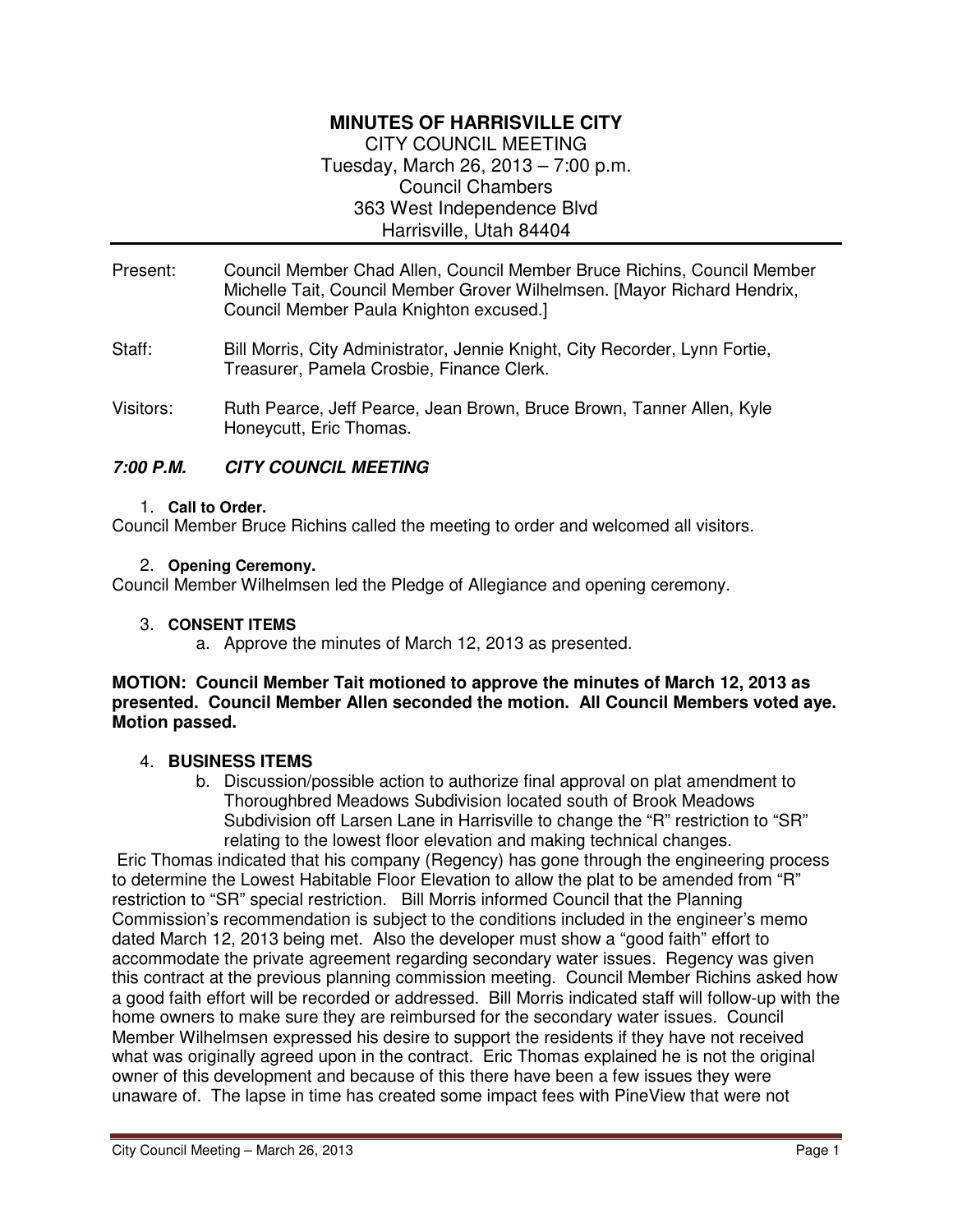originally included at the time of the contract. He said they are researching this issue. He informed Council that PineView had some incorrect calculations with how many shares are allotted and how many houses are included. Regency will have to deal with this as it is a private issue. Council Member Allen expressed his desire to make sure the resident's are taken care of in a timely manner.

**MOTION: Council Member Allen motioned to accept the recommendation of planning commission dated March 13, 2013 with conditions set forth at that meeting and with the establishment of a development agreement and setup of escrow. Council Member Wilhelmsen seconded the motion. All Council Members voted aye. Motion passed.** 

> c. Discussion/possible action to approve Resolution 2013-01, Equal Employment Opportunity.

Bill Morris informed Council of the CDBG [Community Development Block Grant] requirements for grant approvals. He said this resolution will bring the city into compliance with those regulations.

**MOTION: Council Member Tait motioned to approve Resolution 2013-01, Equal Employment Opportunity. Council Member Wilhelmsen seconded the motion. A Roll Call vote was taken.** 

| <b>Council Member Allen</b>      | Yes            |
|----------------------------------|----------------|
| <b>Council Member Richins</b>    | Yes            |
| <b>Council Member Tait</b>       | Yes            |
| <b>Council Member Wilhelmsen</b> | Yes            |
| <b>Council Member Knighton</b>   | <b>Excused</b> |

# **Motion passed 4-0.**

## 5. **Public Comments**.

Tanner Allen, 135 Heather Circle, said his attendance is to complete his communications merit badge requirement.

## **6. Mayor/Council Follow-up.**

Council Members Richins, Allen, Knighton, and Mayor Hendrix will all be attending the Utah League of Cities and Towns Spring Conference.

Bill Morris informed council the contest for 2013 Heritage Days theme was run in the city newsletter and received no response.

Council agreed to bury the 50<sup>th</sup> Jubilee Time Capsule in the base of the marquee sign in front of the Harrisville City Offices.

## 7. **Adjourn.**

Council Member Richins motioned to adjourn at 7:18pm.

## 8. **Budget Work Session**.

Budget Work session convened at 7:18pm. Lynn Fortie said the latest version of the budget worksheet does not include a property tax increase but does include a 3% raise and 401K retirement contributions are included. There is a tentative 9% increase for health insurance. Pam Crosbie received the health insurance numbers after this budget worksheet was prepared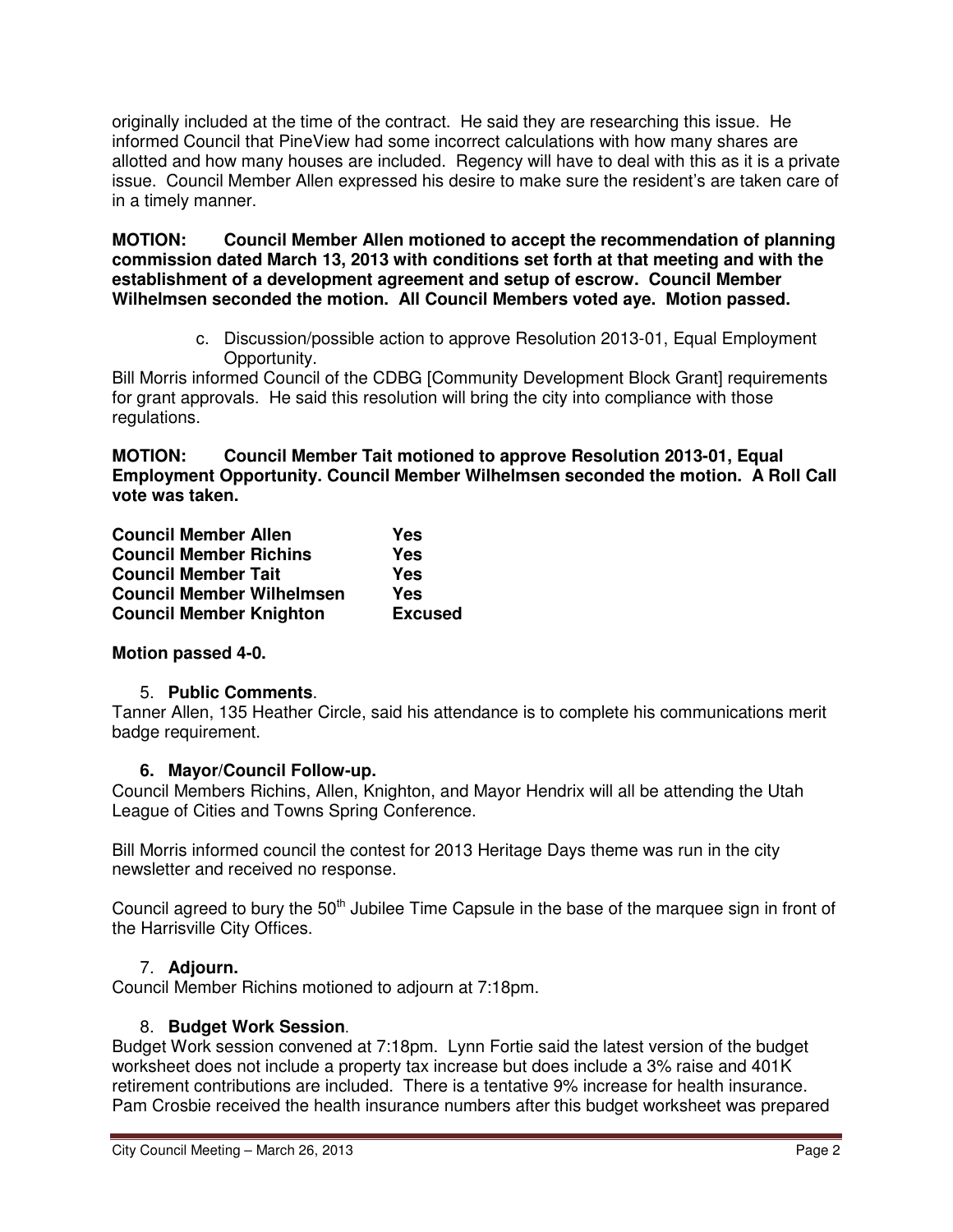and they are at a 6% increase. There will be a \$6,400 reduction in this worksheet because of that change. Lynn Fortie also informed Council the public safety department has requested a new vehicle and public works has requested a new dump truck with snow plow. He pointed out this budget worksheet is not balanced on this draft. There is a -\$80,251 deficit. After the health insurance change it will sit at around -\$74,500.

Bill Morris suggested another option may be to eliminate the employee adjustment but reinstate the benefits lost at the last budget session. He proposed a cash bonus be given in July and again in December, if the budget allows. He also suggested \$5,000 be set in the code enforcement line item. Sometimes this fund is not used, but if any code enforcement issues arise within the budget year, it is necessary to have the resources available.

Council Member Richins asked what the dollar amounts will be with the new scenario Bill Morris recommended. Lynn Fortie said he will work the numbers and prepare a new worksheet to include these changes. Bill Morris added a few more items such as; building permits be increased to \$60,000, plan check fees at \$12,000, zoning application fees at \$2,000, and \$1,000 Parks and Recreation wage adjustment. He also suggested including a 6% franchise tax on Bona Vista water, there is currently no franchise tax on water.

Council Member Allen asked about the 2% 401K increase for law enforcement. Council and staff discussed whether to include police in the 401K increase. Council asked Lynn Fortie to work up the numbers to only increase the regular employees, since public safety employees are allowed to retire at 20 years. Council Member Allen suggested increasing the regular employees to a higher than 1% increase, possibly 2% or 3%. Bill Morris reminded Council the 401K contribution was previously as high as 6% for all employees. Council Member Richins asked if the employees are required to match. Pam Crosbie clarified this is non-contributory. Council and staff discussed implementing a match requirement. They discussed offering a match up to 5% for all employees including public safety. Council Member Richins commented that noncontributory contributions are becoming obsolete in the private sector. Lynn Fortie said he will have to budget the highest percentage for all employees because there will not be a way to determine which employees will choose to match. Council discussed the amount other cities are contributing to their employees 401K. Council asked Lynn Fortie to run a few scenarios with these proposed options.

Council Member Allen asked about recapturing the county tax that is possibly being reduced. Bill Morris explained we will have to go through Truth and Taxation to capture this money. Depending on the amount it could potentially give a 400% increase. The public will be notified through public notices and even though there is essentially no effect, it will be presented as a large increase in property taxes. Council Member Richins asked if other cities are looking to capture this money. Bill Morris clarified this decision has not been made by the County yet. They may determine to keep these funds.

Council Member Tait suggested eliminating Heritage Days to save on the budget. Council discussed about how little interest is given from the public on Heritage Days, making reference to the theme contest that was previously discussed. Council Member Allen pointed out how conservative the budget is on Heritage Days. This budget item has been reduced by half. Fireworks have already been paid for the 2013 Heritage Days celebration.

Bill Morris suggested conducting a park impact fee study. Also, business licenses would require a study to include a Good Land Lord program. Pam Crosbie pointed out this will increase business license fees because of the requirement on owners of rental units to apply for business licenses. Council Member Wilhelmsen pointed out business license fees remain very economical in Harrisville. Lynn Fortie asked if there should be an increase. Council and staff discussed cost effectiveness of increasing business license fees due to the study requirement. Bill Morris suggested conducting the study as it relates to rental units.